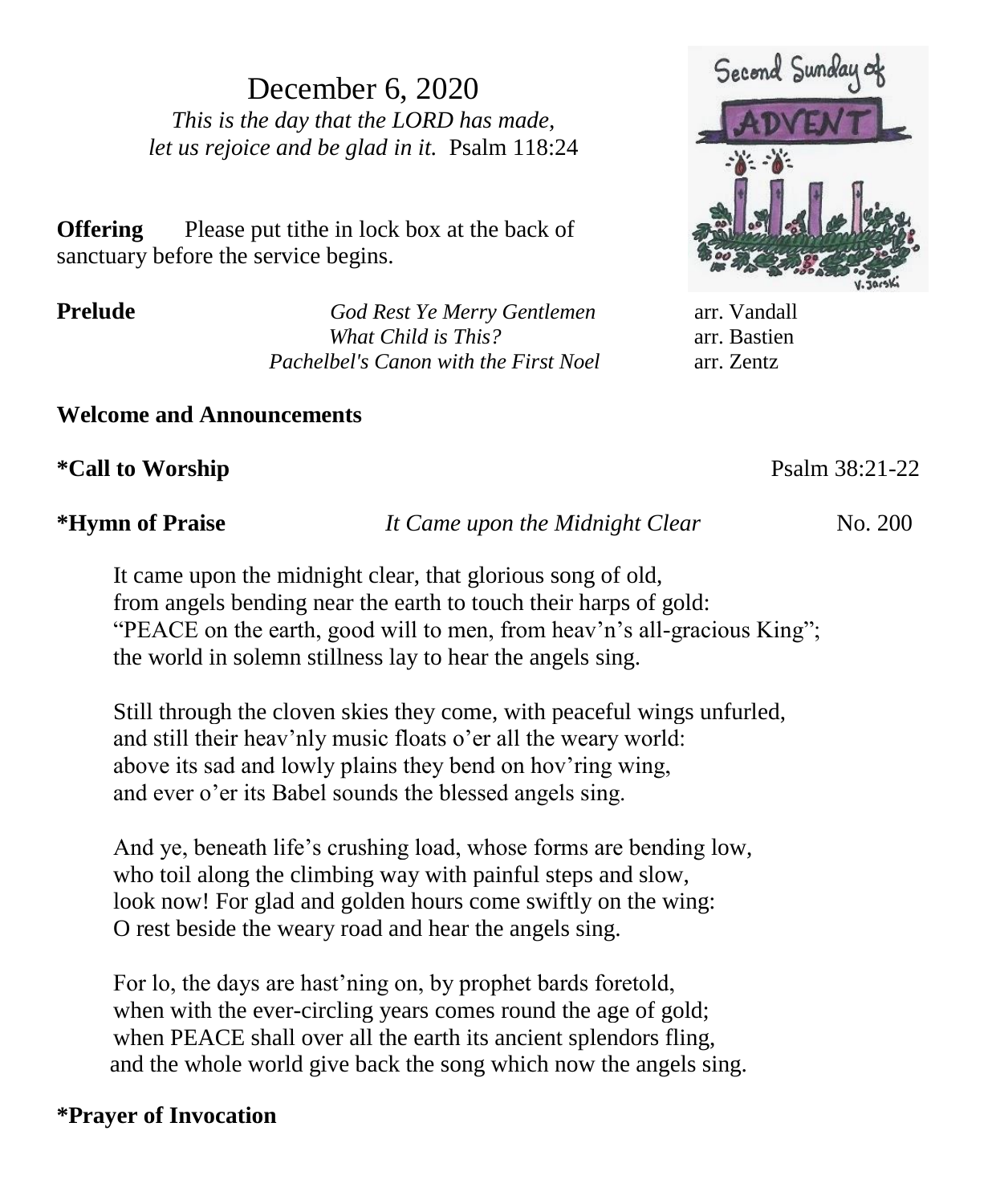# **Lighting of the Second Advent Candle: PEACE**

## **Scripture Reading Luke 1:26-38**

### **Prayer of Confession**

Our Gracious Heavenly Father, we confess yet again that we have fallen short of your glory this week. We have violated your law many times this week in thought, word, and deed. We stand guilty now before you, rightly deserving your righteous condemnation. We plead now, as your people, for your mercy in our lives that you would wash us clean from all of our sins by the precious blood of your only Son, Jesus. And we would ask that you would instill in each one of our hearts a deep desire for holiness in all areas of our lives, and that by your Spirit's bidding, you would enable us more and more to follow after your law that you have prescribed for us in your Word. Awaken us to our great need of holy living we pray, In Jesus name, Amen.

### **Assurance of Pardoning Grace** Psalm 38:15-22

<sup>15</sup> Lord, I wait for you; you will answer, Lord my God.<sup>16</sup> For I said, "Do not let them gloat or exalt themselves over me when my feet slip."<sup>17</sup>For I am about to fall, and my pain is ever with me.<sup>18</sup> I confess my iniquity; I am troubled by my sin.<sup>19</sup> Many have become my enemies without cause; those who hate me without reason are numerous.<sup>20</sup> Those who repay my good with evil lodge accusations against me, though I seek only to do what is good.<sup>21</sup> Lord, do not forsake me; do not be far from me, my God.<sup>22</sup> Come quickly to help me, my Lord and my Savior.

**Reception of New Members**: Kathleen Elizabeth Kerr Gretzinger, William John Gretzinger, Grace Victoria Martin

| *Hymn of Thanksgiving | While Shepherds Watched Their Flocks | No. 222 |
|-----------------------|--------------------------------------|---------|
|-----------------------|--------------------------------------|---------|

While shepherds watched their flocks by night, all seated on the ground, the angel of the Lord came down, and glory shone around.

"Fear not," said he – for mighty dread had seized their troubled mind - "glad tidings of great joy I bring to you and all mankind."

"To you, in David's town this day, is born of David's line, the Savior, who is Christ the Lord, and this shall be the sign:

The heav'nly Babe you there shall find to human view displayed, all meanly wrapped in swathing bands, and in a manger laid."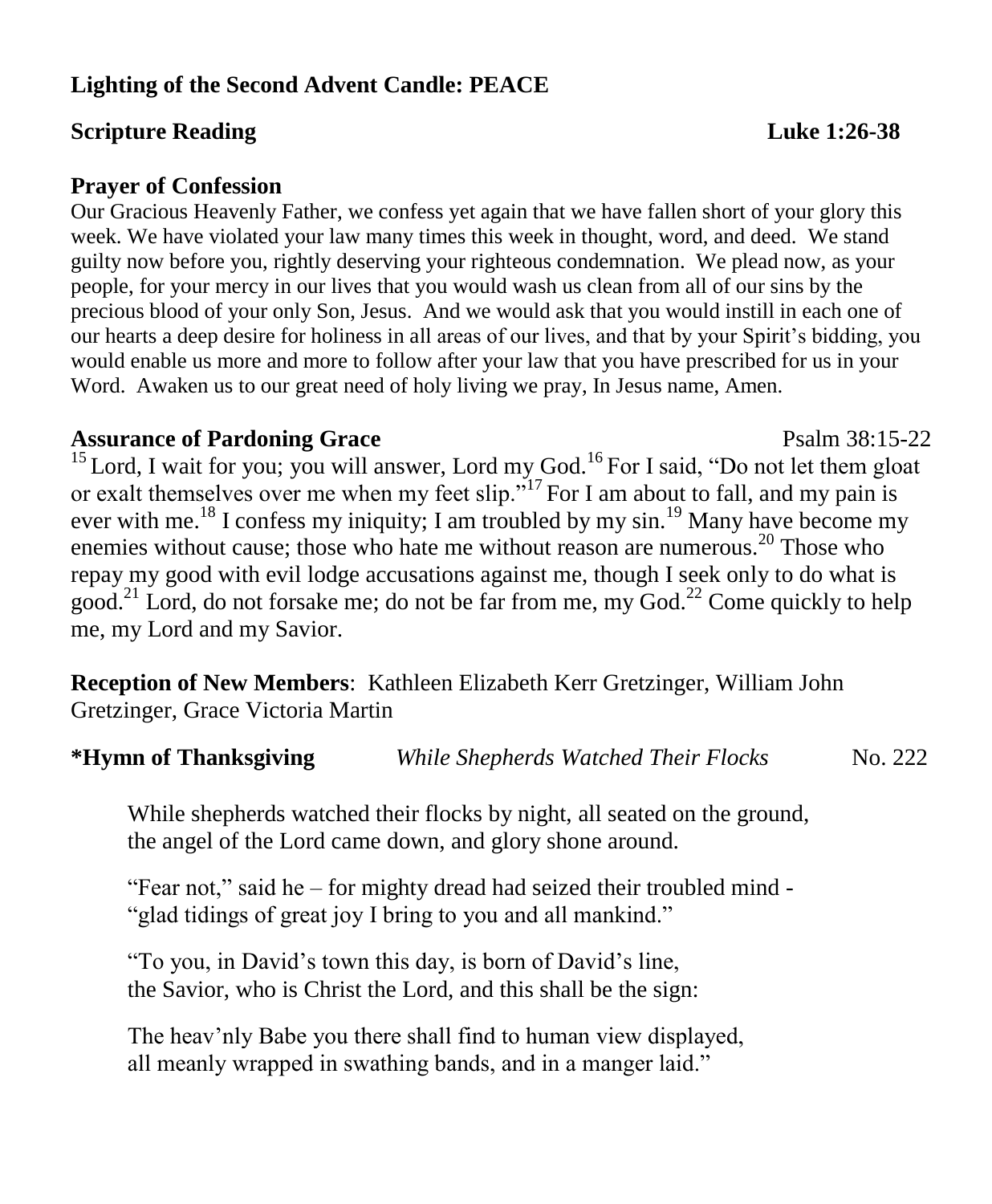Thus spake the seraph, and forthwith appeared a shining throng of angels praising God, who thus addressed their joyful song:

"All glory be to God on high, and to the earth be peace; good will henceforth, from heav'n to men, begin and never cease!"

### **Westminster Shorter Catechism 100-101**

Q. 100 What doth the preface of the Lord's prayer teach us?

- A. **The preface of the Lord's prayer, which is, Our Father which art in heaven, teacheth us to draw near to God with all holy reverence and confidence, as children to a father able and ready to help us; and that we should pray with and for others.**
- Q. 101 What do we pray for in the first petition?
- A. **In the first petition, which is, Hallowed be thy name, we pray that God would enable us and others to glorify him in all that whereby he maketh himself known; and that he would dispose all things to his own glory.**

### **Prayer of Intercession**

|  | *Hymn of Preparation | Hark! the Herald Angels Sing | No. 203 |
|--|----------------------|------------------------------|---------|
|--|----------------------|------------------------------|---------|

Hark! the herald angels sing, "Glory to the newborn King; Peace on earth, and mercy mild, God and sinners reconciled!" Joyful, all ye nations rise, join the triumph of the skies; with th'angelic host proclaim, "Christ is born in Bethlehem!" Hark! the herald angels sing, "Glory to the newborn King."

Christ, by highest heav'n adored, Christ, the everlasting Lord! Late in time behold Him come, offspring of the Virgin's womb. Veiled in flesh the God-head see; hail th'incarnate Deity, pleased as man with men to dwell, Jesus, our Emmanuel. Hark! the herald angels sing, "Glory to the newborn King."

Hail the heav'n-born Prince of Peace! Hail the Sun of Righteousness! Light and life to all He brings, ris'n with healing in His wings. Mild He lays His glory by, born that man no more may die, born to raise the sons of earth, born to give them second birth. Hark! the herald angels sing, "Glory to the newborn King."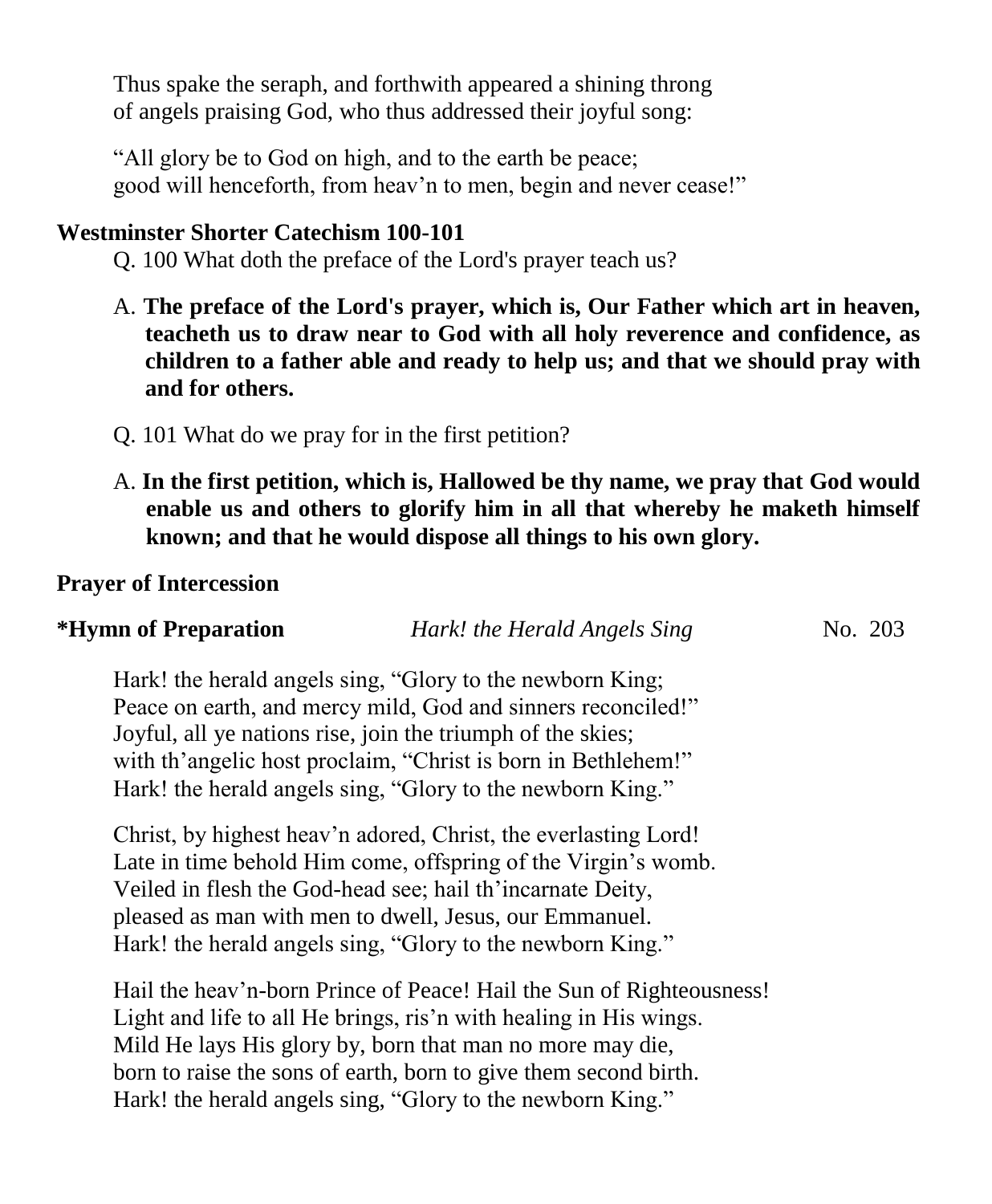### **Outline**

- 1. Why Judah Was Chosen
- 2. True Riches
- 3. Final Fulfillment

Questions:

- 1. What is the difference between grace and mercy?
- 2. According to todays sermon, what is one of the easiest way to tell if someone is a Christian?
- 3. In Luke 19:1-10, the fruit of Zaccheus' repentance is what? How does heartfelt repentance lead to greater generosity in our financial giving?
- 4. Why does sanctification hurt so much?

# **The LORD's Supper**

Sursum Corda

Leader: "Lift up your hearts!"

Congregation: **"We lift them up to the Lord!"**

| *Hymn of Response | All Hail the Power of Jesus' Name! (Diadem), 297 |
|-------------------|--------------------------------------------------|
|                   | Verse $4 \& 6$ on Insert                         |

# **\*Benediction**

# **\*Gloria Patri** No. 735

Glory be to the Father, and to the Son, and to the Holy Ghost; as it was in the beginning, is now, and ever shall be, world without end. Amen, amen.

| *Postlude | Carol of the Bells | arr. Schaum |  |
|-----------|--------------------|-------------|--|
|-----------|--------------------|-------------|--|

**\* Congregation:** Please stand as able.

**\* \* \* \* \* \* \* \***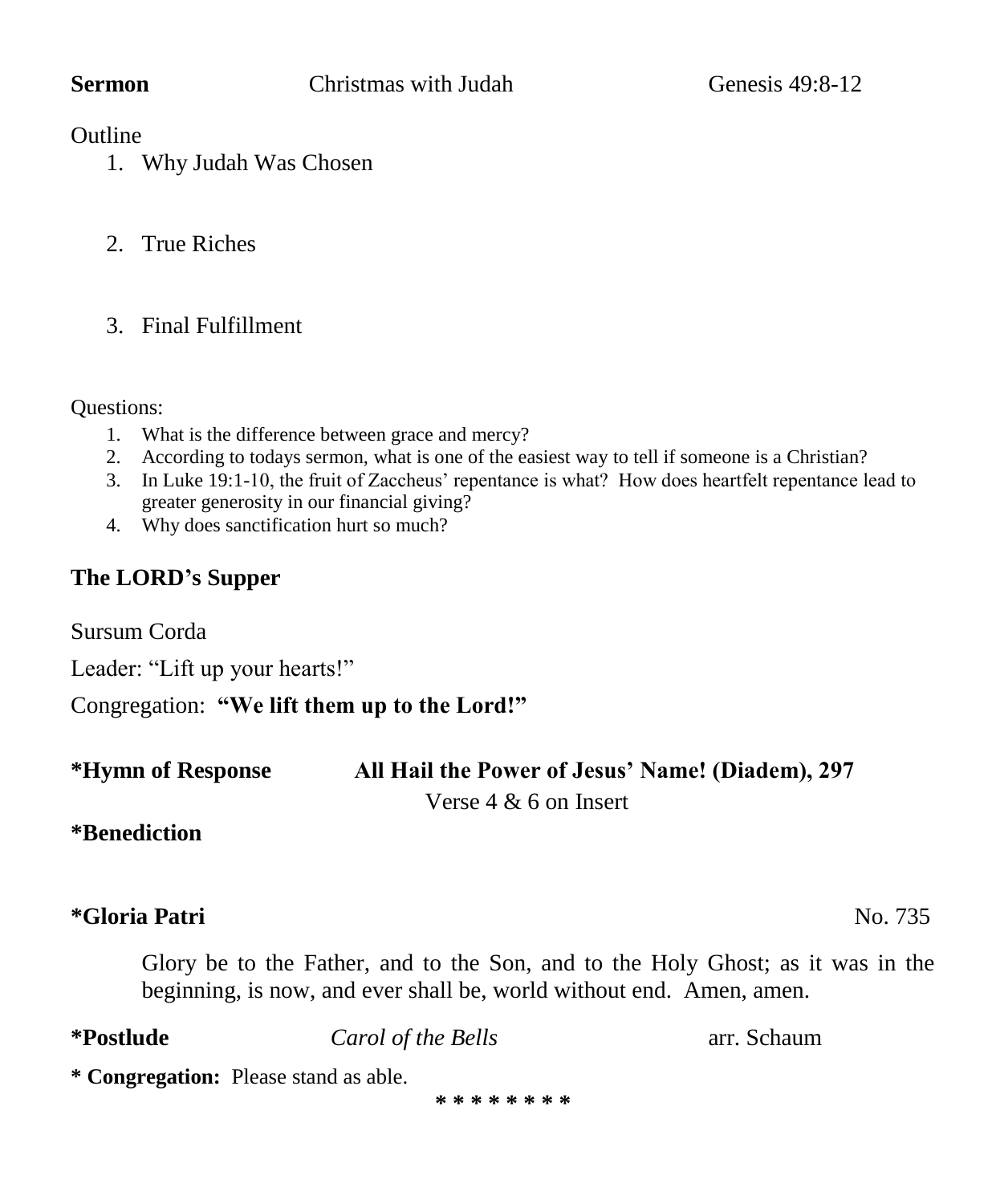| Keyboard<br>Piano<br><b>Orff Metallophones/Violin</b><br><b>Tenor Sax</b><br><b>French Horn</b> |                   | Sandy Schoon<br>Grayden Lash<br>Chris Erickson<br>Leam Armstrong<br>Becky Schoon |
|-------------------------------------------------------------------------------------------------|-------------------|----------------------------------------------------------------------------------|
| <b>Intercessory Prayer</b>                                                                      |                   | Andrew Gretzinger                                                                |
|                                                                                                 |                   | Weekly Calendar                                                                  |
| <b>DATE</b>                                                                                     | TIME              | <b>EVENT</b>                                                                     |
| <b>SUN 12/6</b>                                                                                 | 9:00 AM           | <b>Opening Exercises</b>                                                         |
|                                                                                                 | $9:15 \text{ AM}$ | <b>Sunday School</b>                                                             |
|                                                                                                 | 10:30 AM          | <b>Worship Service - Second Sunday of Advent</b>                                 |
|                                                                                                 |                   | <b>LORD's Supper</b>                                                             |
|                                                                                                 |                   | (available YouTube & Facebook)                                                   |
| <b>SAT 12/12</b>                                                                                | 5:00 PM           | <b>Caroling Night</b>                                                            |
| <b>SUN 12/13</b>                                                                                | 9:00 AM           | <b>Opening Exercises</b>                                                         |
|                                                                                                 | 9:15 AM           | <b>Sunday School</b>                                                             |
|                                                                                                 | 10:30 AM          | <b>Worship Service- Third Sunday of Advent</b>                                   |
|                                                                                                 |                   | (available YouTube & Facebook)                                                   |

**Serving the Lord**

|                         | 12/6                | 12/13          | 12/20       | 12/24               | 12/27         |
|-------------------------|---------------------|----------------|-------------|---------------------|---------------|
| <b>AM Nursery</b>       | N/A                 | N/A            | N/A         | N/A                 | N/A           |
| Greeters                | N/A                 | N/A            | N/A         | N/A                 | N/A           |
|                         |                     |                |             |                     |               |
| Treats                  | N/A                 | N/A            | N/A         | N/A                 | N/A           |
| Serve/Cleanup           | N/A                 | N/A            | N/A         | N/A                 | N/A           |
| Audio                   | <b>B.</b> Armstrong | B. Schoon      | J. Martin   | <b>B.</b> Armstrong | B. Schoon     |
| Elder of the Week       | Gretzinger          | Nelson         | Lindborg    | Gretzinger          | <b>Nelson</b> |
| <b>Communion Helper</b> | Aaron               | N/A            | N/A         | N/A                 | N/A           |
| Advent Reader           | Jim & Lorrie        | Craig & Deanna | Jason & Val | Gretzinger          | N/A           |